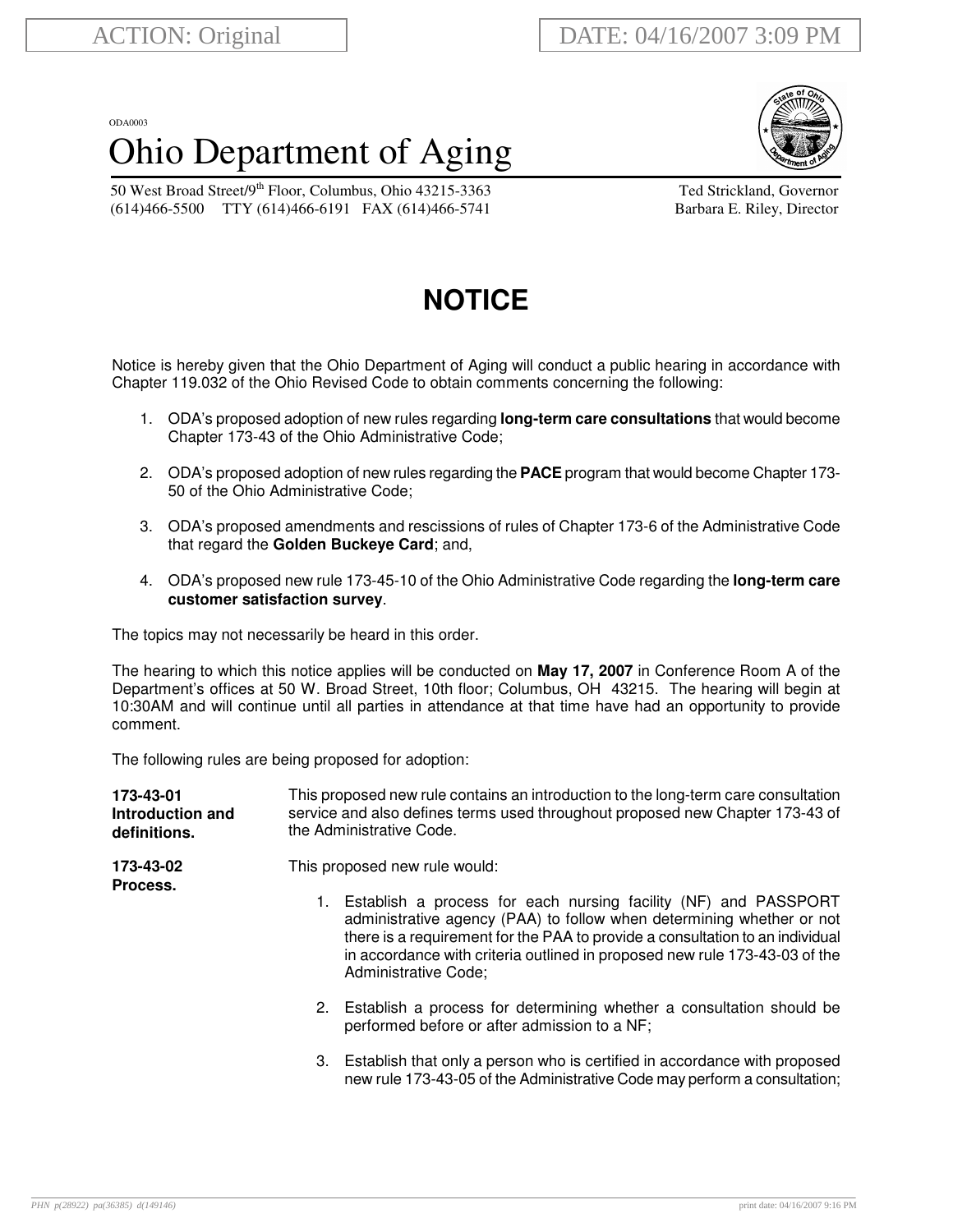|                                                                  | 4. Outline the minimum components to be included in every consultation;<br>and,                                                                                                                                                                                                                                                                                                                                                              |  |  |  |
|------------------------------------------------------------------|----------------------------------------------------------------------------------------------------------------------------------------------------------------------------------------------------------------------------------------------------------------------------------------------------------------------------------------------------------------------------------------------------------------------------------------------|--|--|--|
|                                                                  | Mandate that the PAA shall provide a written summary of options and<br>5.<br>resources available to meet the needs of the individual after each<br>consultation.                                                                                                                                                                                                                                                                             |  |  |  |
| 173-43-03<br><b>Required</b><br>consultations and<br>exemptions. | This proposed new rule sets forth the criteria by which determinations are made<br>concerning whether an individual is required to be provided a consultation or may<br>be exempt from that requirement. It also describes the conditions under which a<br>NF or PAA may exempt an individual from the requirement to be provided a<br>consultation.                                                                                         |  |  |  |
| 173-43-04<br>Time frames.                                        | This proposed new rule establishes the time frames during which a PAA shall<br>provide a long-term care consultation after an individual applies for Medicaid<br>coverage and after the PAA receives a request for a consultation.                                                                                                                                                                                                           |  |  |  |
| 173-43-05<br>Staff certification.                                | This proposed new rule specifies the education, experience, or training in long-term<br>care a person shall have in order to be certified to provide a long-term care<br>consultation.                                                                                                                                                                                                                                                       |  |  |  |
| 173-50-01<br>Introduction and<br>definitions.                    | This proposed new rule introduces the Program of All-inclusive Care for the Elderly<br>(PACE) and provides definitions used throughout proposed new Chapter 173-50 of<br>the Administrative Code.                                                                                                                                                                                                                                            |  |  |  |
| 173-50-02<br>Eligibility.                                        | This proposed new rule establishes the criteria used to determine the eligibility of<br>an individual for the Program of All-inclusive Care for the Elderly (PACE).                                                                                                                                                                                                                                                                          |  |  |  |
| 173-50-03<br>Enrollment.                                         | This proposed new rule establishes the process for enrolling an individual in the<br>Program of All-inclusive Care for the Elderly (PACE).                                                                                                                                                                                                                                                                                                   |  |  |  |
| 173-50-04<br><b>Voluntary</b><br>disenrollment.                  | This proposed new rule establishes the process for the voluntary disenrollment of<br>an individual in the Program of All-inclusive Care for the Elderly (PACE).                                                                                                                                                                                                                                                                              |  |  |  |
| 173-50-05<br>Involuntary<br>disenrollment.                       | This proposed new rule establishes the process for the involuntary disenrollment of<br>an individual in the Program of All-inclusive Care for the Elderly (PACE).                                                                                                                                                                                                                                                                            |  |  |  |
| 173-6-01<br>Introduction.                                        | This introduces the Golden Buckeye program. It is being proposed for rescission.<br>A proposed new rule will provide this function for Chapter 173-6 of the<br>Administrative Code.                                                                                                                                                                                                                                                          |  |  |  |
| 173-6-01<br>Introduction and<br>definitions.                     | This proposed new rule introduces the Golden Buckeye program and defines terms<br>used throughout Chapter 173-6 of the Administrative Code.                                                                                                                                                                                                                                                                                                  |  |  |  |
| 173-6-02<br>Definitions.                                         | This rule is being proposed for rescission. An amended version of the definitions in<br>this rule are being filed as part of proposed new rule 173-6-01 of the Administrative<br>Code.                                                                                                                                                                                                                                                       |  |  |  |
| 173-6-02<br>Eligibility.                                         | This proposed new rule establishes the criteria for eligibility for a Golden Buckeye<br>Card.                                                                                                                                                                                                                                                                                                                                                |  |  |  |
| 173-6-03<br>Eligibility and use.                                 | This rule establishes the criteria for eligibility for a Golden Buckeye Card and<br>establishes that a Golden Buckeye Card is not transferable to another person and<br>is only valid once it has been signed by the cardholder. It is being proposed for<br>rescission. Simultaneously, the criteria for eligibility is being filed as proposed new<br>rule 173-6-02 of the Administrative Code and the remaining topics are being filed as |  |  |  |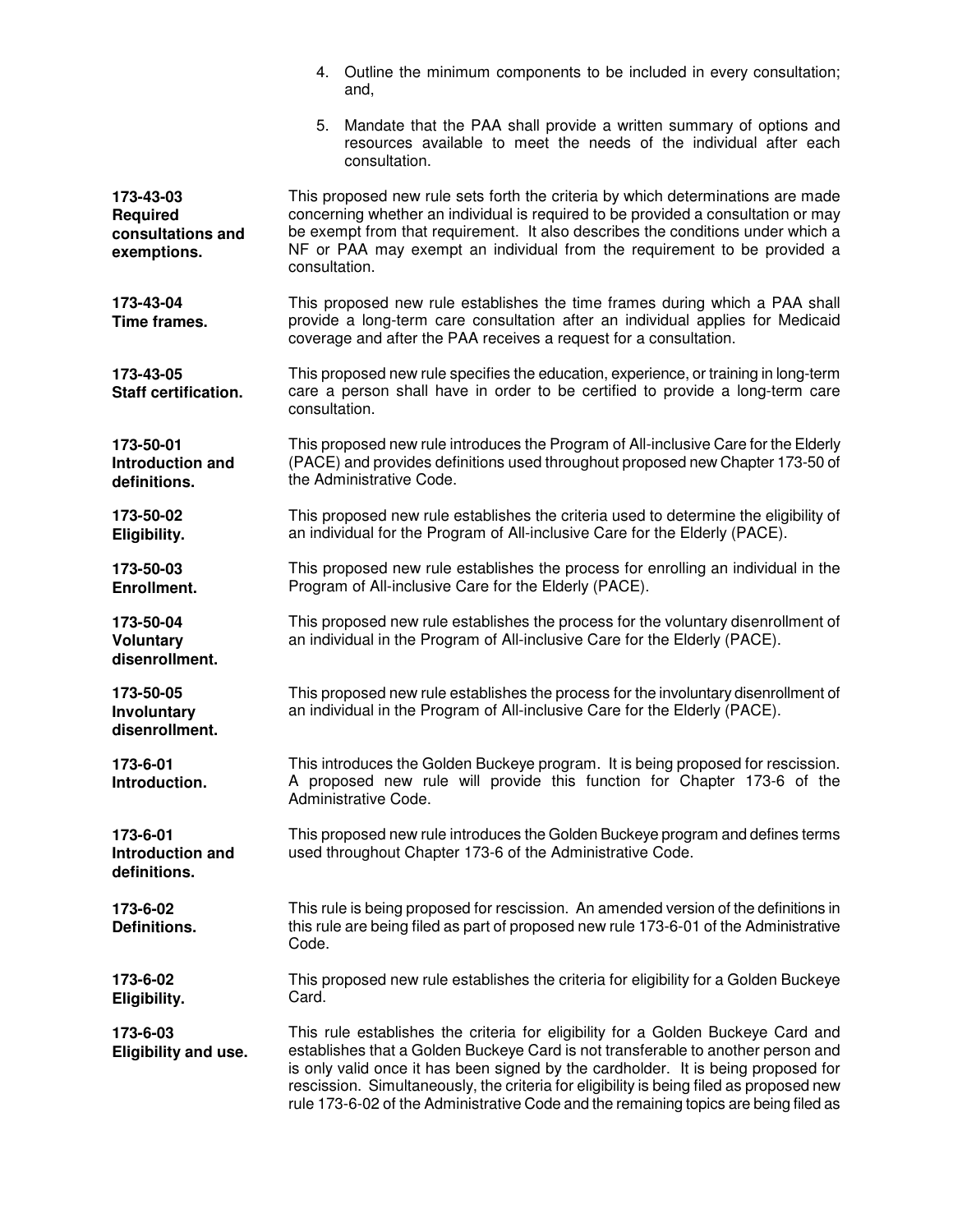a portion of proposed new rules 173-6-03 and 173-6-04 of the Administrative Code.

**173-6-03 Enrollment process for those sixty years of age or older.**

**173-6-04**

This proposed new rule establishes the process for enrolling an individual who is sixty years of age or older into the Golden Buckeye Card program and for issuing a card to that individual. Along with proposed new rule 173-6-04 of the Administrative Code, it replaces portions of rule 173-6-03 and 173-6-04 of the Administrative Code.

**Processing and issuance of golden buckeye cards.** This rule establishes the process for enrolling an individual into the Golden Buckeye Card program and for issuing a card to that individual. It is being proposed for rescission. Meanwhile, an amended version of the content of this rule is being filed as proposed new rules 173-6-03 and 173-6-04 of the Administrative Code.

**173-6-04 Enrollment process for those eighteen to fifty-nine years of age.**

This proposed new rule establishes the process for enrolling an individual who is between eighteen and fifty-nine years of age into the Golden Buckeye Card program and for issuing a card to that individual. Along with proposed new rule 173-6-03 of the Administrative Code, it replaces portions of rules 173-6-03 and 173-6-04 of the Administrative Code.

**173-6-05 Merchant and service provider participation.** This rule: 1. Establishes the application process for a provider wishing to participate in the Golden Buckeye Card program. 2. Establishes the terms to which a provider must agree in order to participate in the Golden Buckeye Card program. 3. Declares that the participation of a provider in the Golden Buckeye Card program is not effective until approved by ODA. 4. Declares that a provider in the Golden Buckeye Card program may cancel its participation in the program at any time for any reason. It is being proposed for rescission. Meanwhile, an amended version of the content of this rule is being filed as proposed new rule 173-6-05 of the Administrative Code. **173-6-05 Provider participation.** This proposed new rule would: 1. Establish the application process for a provider wishing to participate in the Golden Buckeye Card program. 2. Establish the terms to which a provider must agree in order to participate in the Golden Buckeye Card program. 3. Declare that the participation of a provider in the Golden Buckeye Card program is not effective until approved by ODA. 4. Declare that a provider in the Golden Buckeye Card program may cancel its participation in the program at any time for any reason. **173-6-06 Applicant information and mailings.** This rule: 1. Establishes criteria for use of information obtained from cardholders by ODA. 2. Establishes criteria for use of information obtained from cardholders by administrators.